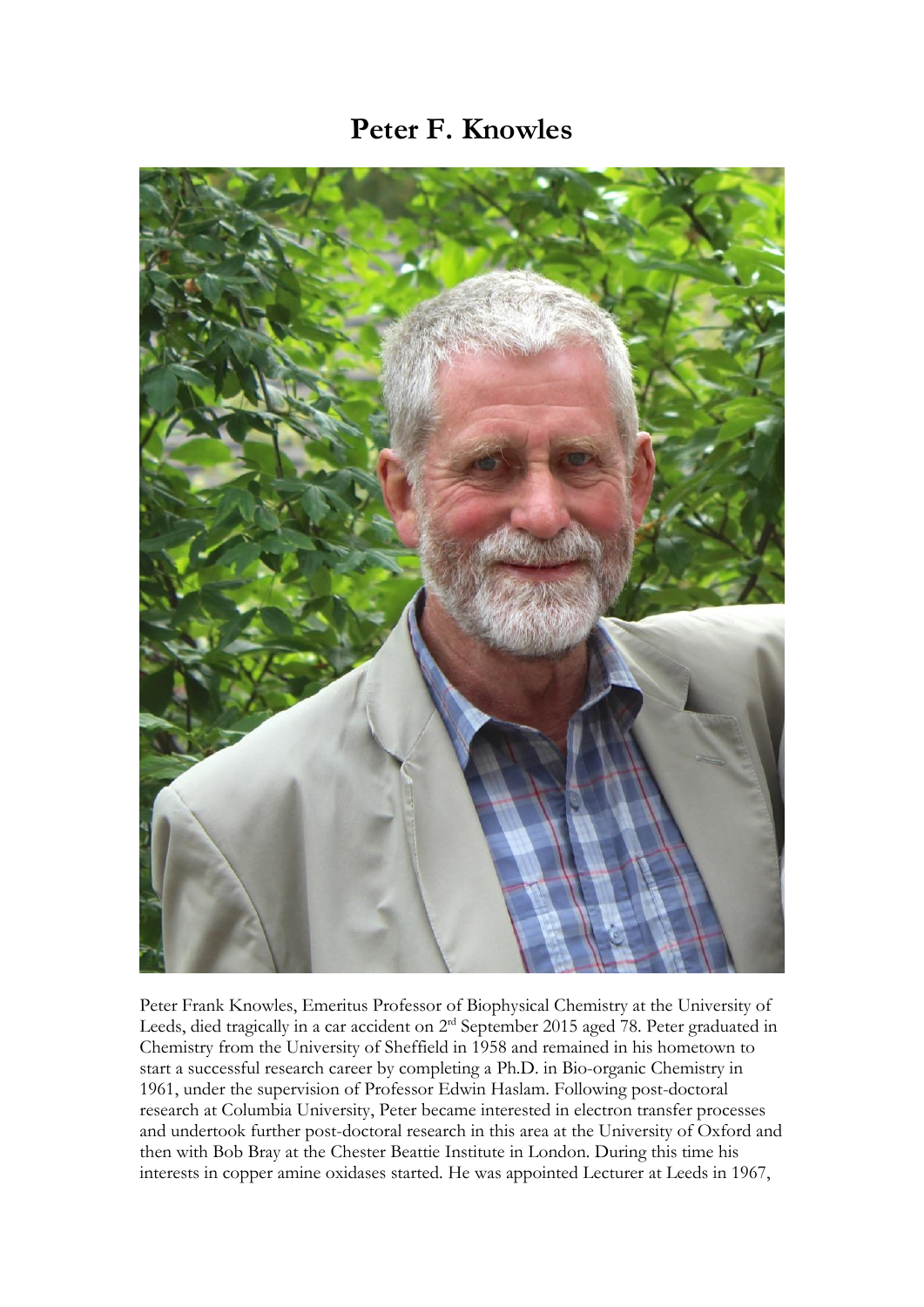as one of the early faculty in the Astbury Department of Biophysics, and rose through the academic ranks to a personal chair as Professor of Biophysical Chemistry, retiring after a long and distinguished career in 2002.

In addition to his active research programme, Peter carried a full range of teaching and other departmental responsibilities, playing a decisive part in the education of outstanding students at graduate and postgraduate levels; a much valued member of the Astbury Department of Biophysics, he was exemplary in promoting interdepartmental collaboration and in gaining research funding from outside bodies.

Unlike many academics Peter continued to make important contributions by performing laboratory experiments well into his academic career – for many years in the late 1970s and 1980s, he spent his summers at the Max Planck Institute for Biophysical Chemistry in Göttingen working in the laboratory, which proved one of the most productive times in his research career. He actively supervised Ph.D. students and postdoctoral workers engendering a work ethic that remains with them today. He had high standards expecting care and thought in experimental design and execution, together with vision in interpretation of results. Peter's work ethic is amply demonstrated by the fact that he was always one of the first staff to arrive in the morning, usually before 7 am, allowing him to exploit a quiet time when he could work productively and undisturbed.

Peter had two major research themes during his highly successful career: the investigation of copper-containing enzymes, and the study of biomembranes and their lipid-protein interactions. In both areas he developed an enviable international reputation – the text book, "Magnetic Resonance of Biomolecules", by Knowles, Marsh and Rattle (1976), was a trailblazer and standard text for many years. His reputation was amply demonstrated at a symposium held in Leeds on 22nd April 2002 to mark Peter's forthcoming retirement when speakers from USA, Japan, Germany and the UK spoke about his seminal research contributions. Always ready for a party, Peter and Gill organised a weekend away in the Yorkshire Dales for the speakers, their families and the various friends following the symposium, an event that will be remembered fondly by all who attended – getting to the top of Pen-y-ghent, a jaunt for Peter, was a first for many half his age.

In recognition of his achievements and status in the area of copper oxidases, Peter was elected Chair of the Gordon Research Conference on Quinoproteins and Redox Active Amino Acid Cofactors held in Italy in 1997. Subsequently he was appointed one of the members of the Board of Trustees of the Gordon Research Conferences, a position he continued to hold following his retirement. He served for many years on the Committee of the British Biophysical Society, to which he was elected an Honorary Member.

Peter acted as the catalyst in the evolution of important research areas. His visionary approach helped in the development of initiatives that lie at the interface between scientific disciplines. As founding Deputy Director, he was a key player in establishing the Centre for Self-Organising Molecular Systems at Leeds, an affiliation that he held for many years. He also continued to take an enthusiastic part in science following his retirement, and for several years continued to attend and take the minutes of the monthly Leeds Copper Oxidase group meetings. He remained an active contributor to work in this field and was a co-author of a paper published as recently as 2015.

Peter was a very friendly and open person allowing him to easily develop active and successful collaborations, and lasting friendships. He also possessed a quick mind and could be relied upon to ask perceptive and probing questions at scientific meetings. He was an able communicator and teacher, often resorting to a touch of Yorkshire wit to make a point and, whilst caring for the well being and development of students, he